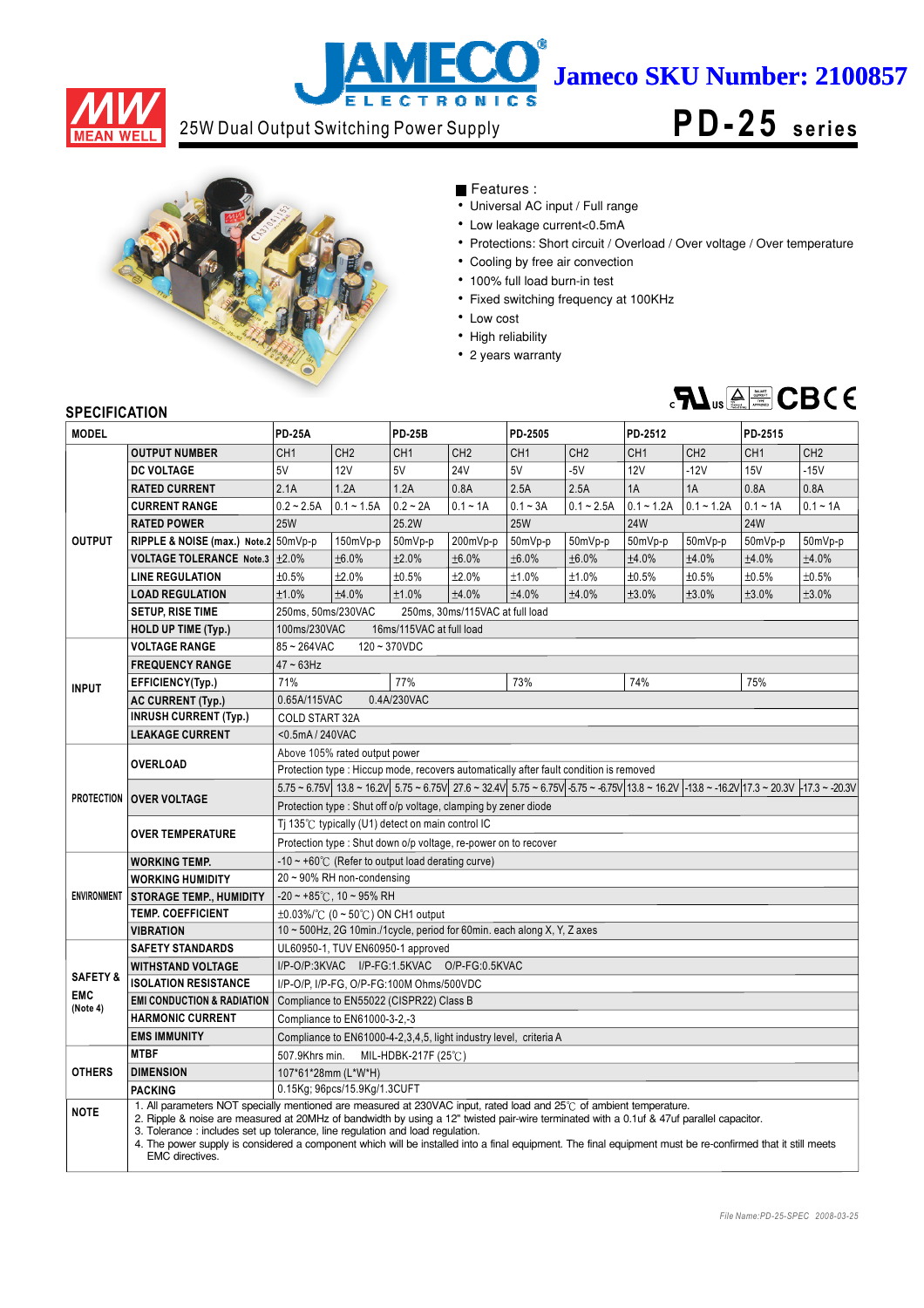



**Jameco SKU Number: 2100857**

25W Dual Output Switching Power Supply **PD-25** series

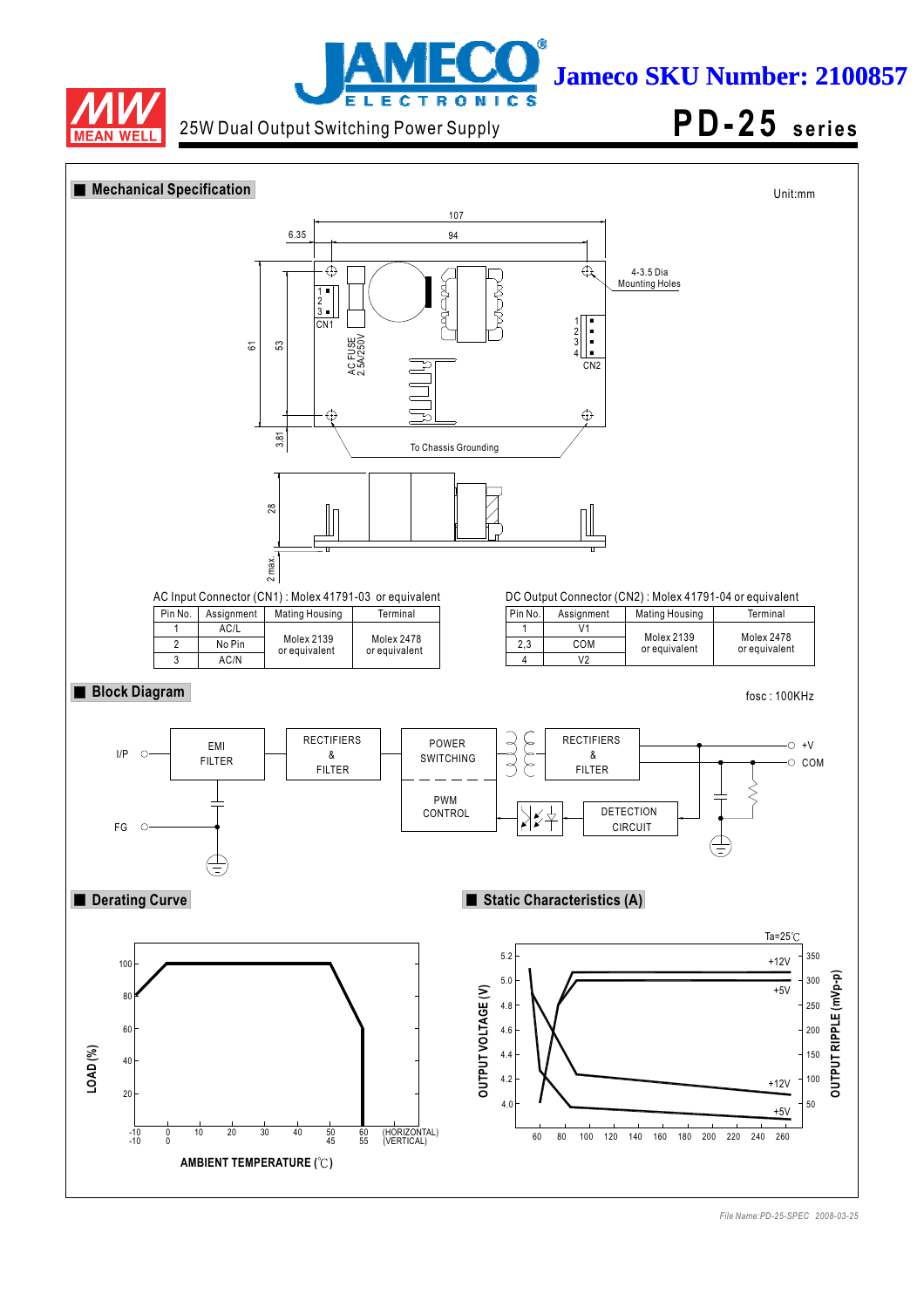| <b>Quality Engineering Test Report</b> |                                                      |                                     |                                                                                                                                                                                                                |                                                                                                                                                                                                                                                                                                                                                           |                |  |  |
|----------------------------------------|------------------------------------------------------|-------------------------------------|----------------------------------------------------------------------------------------------------------------------------------------------------------------------------------------------------------------|-----------------------------------------------------------------------------------------------------------------------------------------------------------------------------------------------------------------------------------------------------------------------------------------------------------------------------------------------------------|----------------|--|--|
|                                        | SAMPLE: A.PD-25AV1:+5V /2.1A<br>B.PD-25BV1:+5V /1.2A | V2:+12V / 1.2A<br>V2:+24V /0.8A     | C.PD-2505 V1:+5V / 2.5A<br>$V2: -5V / 2.5A$<br>D.PD-2512 V1:+12V / 1A<br>V2:-12V /1A                                                                                                                           | SERIES:PD25 25W AC-DC DUAL OUTPUT OPEN FRAME SWITCHING POWER SUPPLY<br>E.PD-2515 V1:+15V / 0.8A<br>V2:-15V / 0.8A<br>$V1: +5V / 3A$<br>F.PD-2503<br>$V2: +3.3 / 3A$                                                                                                                                                                                       |                |  |  |
| NO.                                    | <b>TEST ITEM</b>                                     |                                     | <b>TEST CONDITION / SPECIFICATION</b>                                                                                                                                                                          | <b>RESULT</b>                                                                                                                                                                                                                                                                                                                                             | <b>VERDICT</b> |  |  |
| 1                                      | AC INPUT VOLTAGE<br><b>RANGE</b>                     | II/P:TESTING<br>O/P:FULL LOAD       | SPEC:85~264VAC                                                                                                                                                                                                 | F:59.1VAC~264VAC                                                                                                                                                                                                                                                                                                                                          | P              |  |  |
| $\mathbf{2}$                           | <b>ILINE REGULATION</b>                              | I/P:85~264VAC<br>O/P:FULL LOAD      | SPEC:<br>A:V1:10.5%<br>$V2:2\%$<br>B:V1:±0.5%<br>V2: +2%<br>$C:V1:11\%$<br>V2:±1%<br>D:V1:10.5%<br>V2:10.5%<br>E : V1 : 10.5%<br>V2:10.5%<br>$F : V1 : 2\%$<br>V2:1%                                           | $A: V1: -0.1\% \rightarrow +0\%$<br>$V2: -0.05\% - +1.1\%$<br>$B: V1: -0\% - +0\%$<br>V2: -0.02%~+0.94%<br>$C: V1: -0.24\% \sim +0\%$<br>V2:<br>$-0\% - 0\%$<br>$D: V1: -0\% \sim +0.1\%$<br>$V2: -0.1\% - +0\%$<br>E: V1: -0.04%~+0%<br>$V2: -0\% \sim +0\%$<br>$F: V1: -0.51\% - +0\%$<br>$-0\% - 0\%$<br>V2:                                           | P              |  |  |
| 3                                      | LOAD REGULATION                                      | I/P:230VAC<br>O/P:MIN. TO FULL LOAD | SPEC:<br>$A:V1:11\%$<br>$V2: 14\%$<br>$B: V1: \pm 1\%$<br>V2: 14%<br>$C: V1: \pm 4\%$<br>$V2: 14\%$<br>$D: V1: \pm 3\%$<br>$V2: \pm 3\%$<br>$E: V1: \pm 3\%$<br>$V2: \pm 3\%$<br>$F: V1: \pm 4\%$<br>$V2: 1\%$ | $A: V1: -0.1\% - +0.1\%$<br>$V2: -0\% \sim +0.2\%$<br>B: V1: -0.12%~+0%<br>$V2: -0\% - +0.23\%$<br>$C: V1: -0.62\% - +0\%$<br>$V2: -0.12\% - +0.62\%$<br>$D: V1: -0.1\% - +0\%$<br>$V2: -0.1\% - +0.2\%$<br>$E: V1: -0.1\% - +0.05\%$<br>$V2: -0.1\% - +0.12\%$<br>$F: V1: -0.24\% - +0.51\%$<br>$V2: -0.36\% - +0.36\%$                                  | P              |  |  |
| 4                                      | OUTPUT VOLTAGE<br>TOLERANCE                          | I/P:230VAC<br>O/P:MIN. TO FULL LOAD | SPEC:<br>A:V1:±2%<br>$V2: \pm 6\%$<br>$B: V1: \pm 2\%$<br>V2:±6%<br>$C: V1: \pm 6\%$<br>V2:±6%<br>$D: V1: \pm 4\%$<br>V2: 14%<br>$E: V1: \pm 4\%$<br>V2: 14%<br>$F: V1: -8\% \rightarrow +5\%$<br>$V2: 12\%$   | A: V1:<br>$-0\% - 0.24\%$<br>$V2: -4.79\% - +5.67\%$<br>B: V1: -0.12%~+0.12%<br>$V2: -2.43\% - +4.0\%$<br>$C: V1: -4.66\% \rightarrow +4.3\%$<br>$V2: -4.39\% - +4.8\%$<br>$D: V1: -2.29\% - +2.08\%$<br>$V2: -2.19% - +2.23%$<br>$E: V1: -2.83\% - +0.08\%$<br>$V2: -2.6\% - +0.37\%$<br>$F: V1: -6.38\% \rightarrow +1.86\%$<br>$V2: +1.69\% - +2.45\%$ | P              |  |  |
| 5                                      | <b>IRIPPLE&amp;NOISE</b>                             | I/P:230VAC<br>O/P:FULL LOAD         | SPEC:<br>A:V1:50mV<br>V2:150mV<br>B:V1:50mV<br>V2:200mV<br>C:V1:50mV<br>V2:50mV<br>D:V1:50mV<br>V2:50mV<br>E:V1:50mV<br>V2:50mV<br>F:V1:50mV<br>V2:50mV                                                        | A: V1: 16mV<br>V2:25mV<br><b>B: V1: 7mV</b><br>V2: 20mV<br>C: V1: 7mV<br>V2:5mV<br>D: V1: 6mV<br>V2:6mV<br>E: V1: 6mV<br>V2:5mV<br>F: V1: 6mV<br>V2:23mV                                                                                                                                                                                                  | P              |  |  |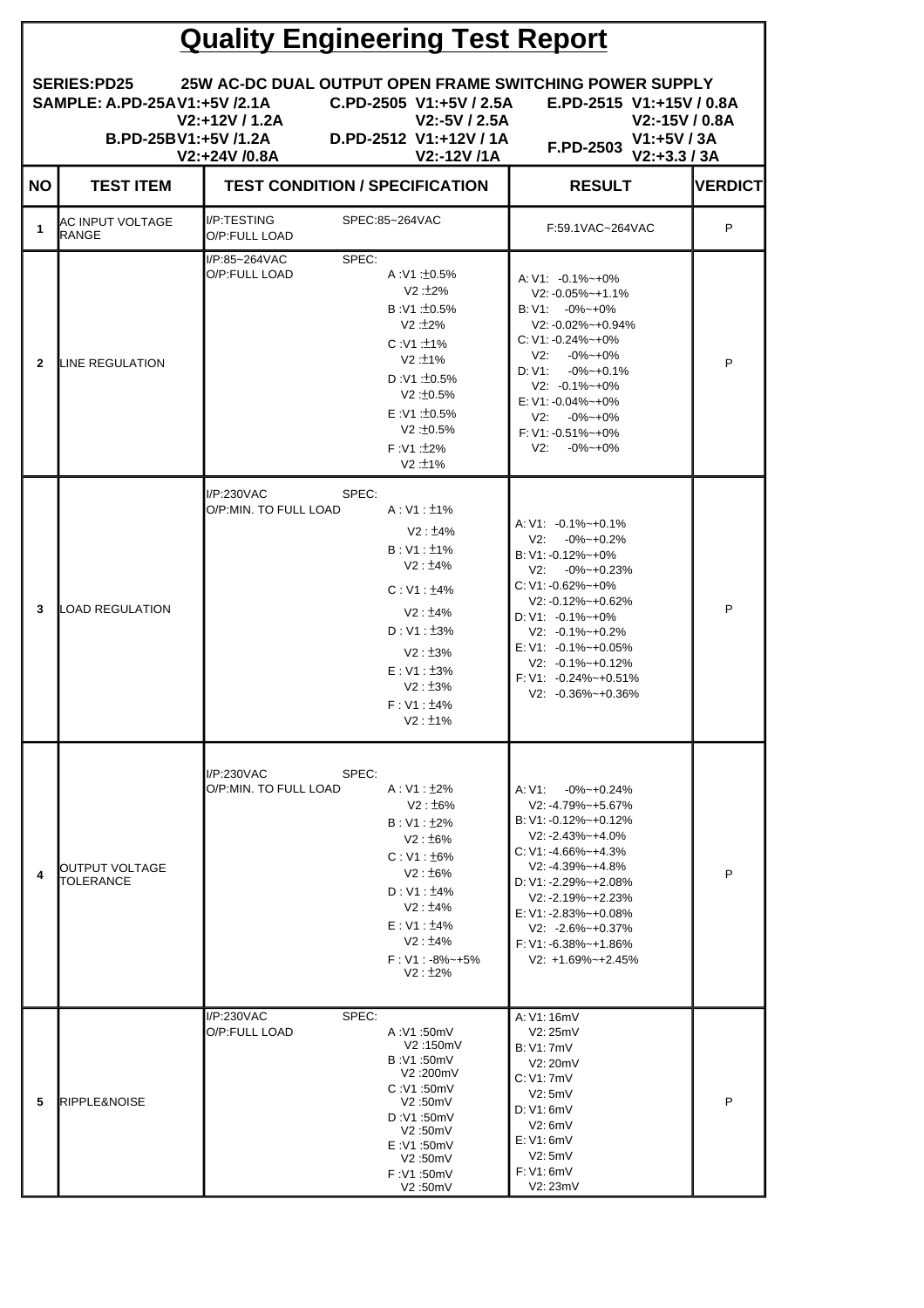| <b>NO</b>      | <b>TEST ITEM</b>                                               | <b>TEST CONDITION / SPECIFICATION</b>                                                                                                                             | <b>RESULT</b>                                                                                                                                                        | <b>VERDICT</b> |
|----------------|----------------------------------------------------------------|-------------------------------------------------------------------------------------------------------------------------------------------------------------------|----------------------------------------------------------------------------------------------------------------------------------------------------------------------|----------------|
| 6              | <b>AC INPUT CURRENT</b>                                        | I/P:230VAC<br>SPEC:0.4A<br>O/P:FULL LOAD                                                                                                                          | F:0.312A                                                                                                                                                             | P              |
| $\overline{7}$ | MAX. INRUSH CURREN                                             | I/P:230VAC<br>SPEC:40A<br>O/P: FULL LOAD                                                                                                                          | F:33.273A                                                                                                                                                            | P              |
| 8              | <b>ISET UP TIME</b>                                            | I/P:230VAC<br>SPEC:250ms<br>O/P:FULL LOAD                                                                                                                         | F:132mS                                                                                                                                                              | P              |
| 9              | <b>HOLD UP TIME</b>                                            | I/P:230VAC<br>SPEC:50mS<br>O/P:FULL LOAD                                                                                                                          | F:129mS                                                                                                                                                              | P              |
| 10             | <b>EFFICIENCY</b>                                              | I/P:230VAC<br>SPEC: A:71%<br>O/P:FULL LOAD<br>B:77%<br>C:73%<br>D:74%<br>E:75%<br>F:72%                                                                           | A:72.12%<br>B:78.66%<br>C:74.84%<br>D:75.77%<br>E:76.60%<br>F:73.18%                                                                                                 | P              |
| 11             | OVER LOAD<br>PROTECTION                                        | I/P:230VAC<br>SPEC:ABOVE 105%<br>O/P:TESTING                                                                                                                      | A:246%<br>B:269%<br>C:239%<br>D:286.5%<br>E:285%<br>F:230%                                                                                                           | P              |
| 12             | OVER VOLTAGE<br>PROTECTION                                     | I/P:230VAC<br>SPEC: V1:115%~135%<br>O/P:FULL LOAD<br>V2:115%~135%                                                                                                 | A: V1: 123%<br>V2: 128%<br>B: V1: 124%<br>V2: 123%<br>C: V1: 124.4%<br>V2: 126%<br>D: V1: 121%<br>V2: 129%<br>E: V1: 124.3%<br>V2: 130.7%<br>F: V1: 124%<br>V2: 130% | P              |
| 13             | OVER TEMPERATURE<br><b>PROTECTION &amp; FAN</b><br>ON/OFF TEST | SPEC:<br>I/P:230VAC<br>U1 Ti 135°C TYPICALLY<br>O/P:FULL LOAD<br>POWER SHUTDOWN                                                                                   | A: OTP:115°C                                                                                                                                                         | P              |
| 14             | <b>GROUND LEAKAGE</b><br><b>CURRENT</b>                        | I/P:240VAC<br>SPEC:<br>$L$ -FG--< $0.5$ mA<br>$N-FG--<0.5mA$                                                                                                      | A: L-FG:0.25mA<br>N-FG:0.24mA                                                                                                                                        | P              |
| 15             | ∥INSULATION<br>RESISTANCE                                      | SPEC: O/P-FG 500VDC/100M Ohms MIN.<br>I/P-O/P 500VDC/100M Ohms MIN.<br>I/P-FG 500VDC/100M Ohms MIN.                                                               | A: O/P-FG<br>>100M Ohms<br>$I/P-O/P$<br>>100M Ohms<br>$I/P-FG$<br>>100M Ohms                                                                                         | P              |
| 16             | DIELECTRIC /<br><b>WITHSTAND</b><br><b>NOLTAGE</b>             | SPEC:<br>$I/P - O/P$ :<br>3000VAC/ 1 sec<br>(10mA CUT-OFF)<br>1500VAC/ 1 sec<br>$I/P - FG$ :<br>(10mA CUT-OFF)<br>$O/P - FG$ :<br>500VAC/ 1 sec<br>(10mA CUT-OFF) | A: I/P-O/P<br>:1.8mA<br>$I/P-FG$<br>:2.8mA                                                                                                                           | P              |
| 17             | <b>BURN-IN TEST</b>                                            | I/P: 230VAC O/P:FULL LOAD<br>TA:23.6ºC BURN-IN DURATION : 1 hrs                                                                                                   | NON BREAK                                                                                                                                                            | P              |